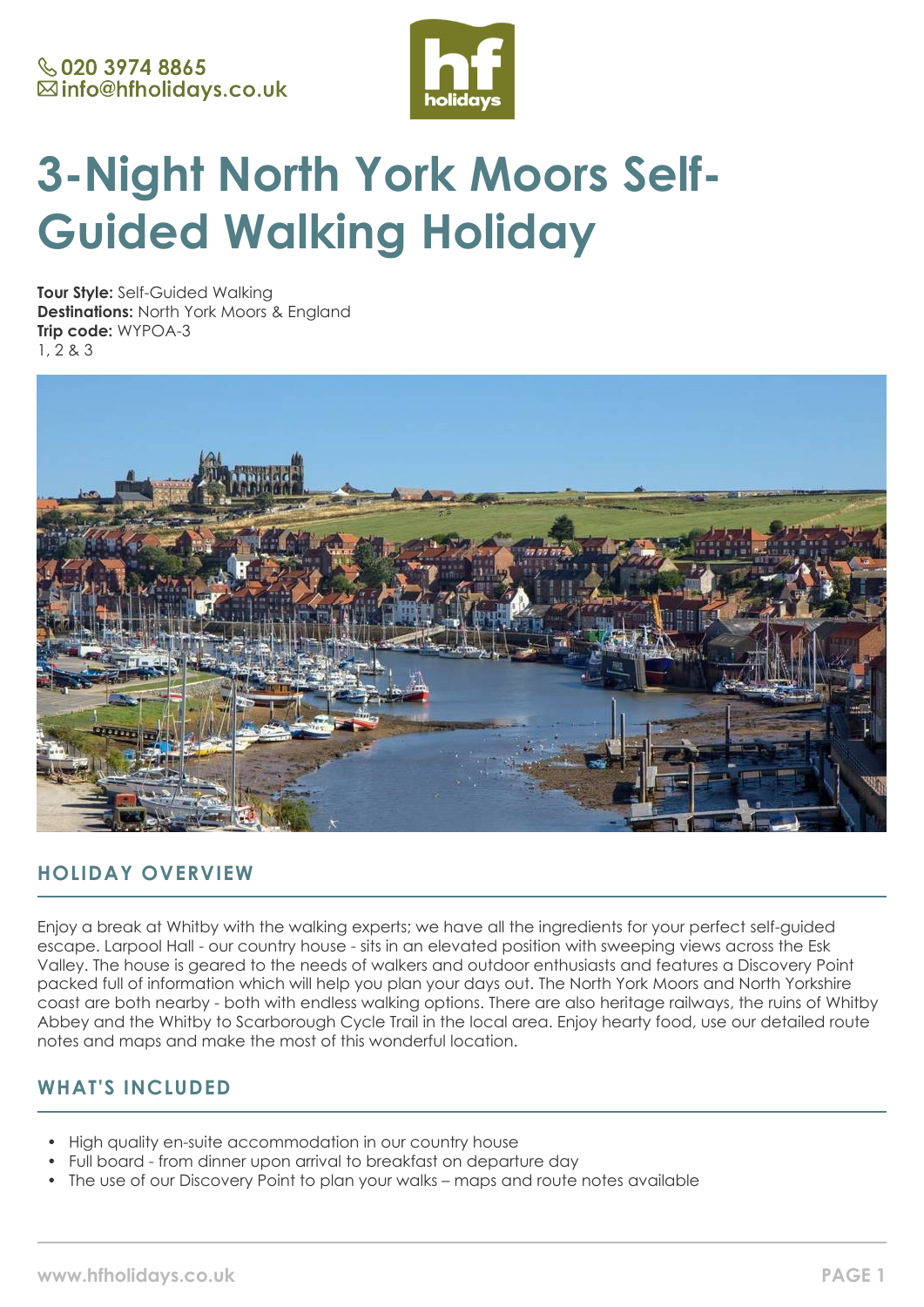# **HOLIDAYS HIGHLIGHTS**

- Use our Discovery Point, stocked with maps and walks directions, for exploring the local area
- Head out on any of our walks to discover the varied beauty of the North York Moors
- Explore windswept headlands and smugglers haunts of the Yorkshire coast
- Marvel at the magical inland moors where sweetly scented heather creates a carpet of colour
- Look out for wildlife, find secret corners and learn about the Moors history
- Choose a relaxed pace of discovery and get some fresh air in one of England's most beautiful walking areas
- Explore picturesque Whitby
- Visit the famous Abbey that inspired Bram Stoker's Dracula
- Spend the evenings in the sociable atmosphere of Larpool Hall

# **TRIP SUITABILITY**

Explore at your own pace and choose the best walk for your pace and ability.

## **ITINERARY**

## **Day 1: Arrival Day**

You're welcome to check in from 4pm onwards.

Enjoy a complimentary Afternoon Tea on arrival.

# **Day 2 - 3: Laid Back Walks**

Our easiest routes allow plenty of time to savour the beautiful scenery. All our walk notes suggest the best places to stop, great pubs, and tea rooms.

- Captain Cook's Monument 1.25 miles
- May Beck and Falling Foss 3 miles
- Larpool Hall to Whitby 3.3 miles
- Whitby and up the steps to the Abbey 3.3 miles

# **Day 2 - 3: Leg Stretcher Walks**

Some longer walks, including some stretches along the Cleveland Way. Experience the true flavour of the North York Moors & Coast as you follow these varied routes.

- Whitby Abbey 5 miles
- Goathland to Grosmont 3.3 miles
- Roseberry Topping 4 miles
- May Beck Circular 4.5 miles
- Runswick Bay to Staithes 5 miles

# **Day 2 - 3: Full On Walks**

For those who love to stride out for some longer walks on the coastal path or over the moors.

- Grosmont & Goathland Circuit 8 miles
- Robin Hood's Bay to Whitby 8 miles
- Sandsend to Staithes 8 miles
- Along the cliffs to Whitby Abbey 9 miles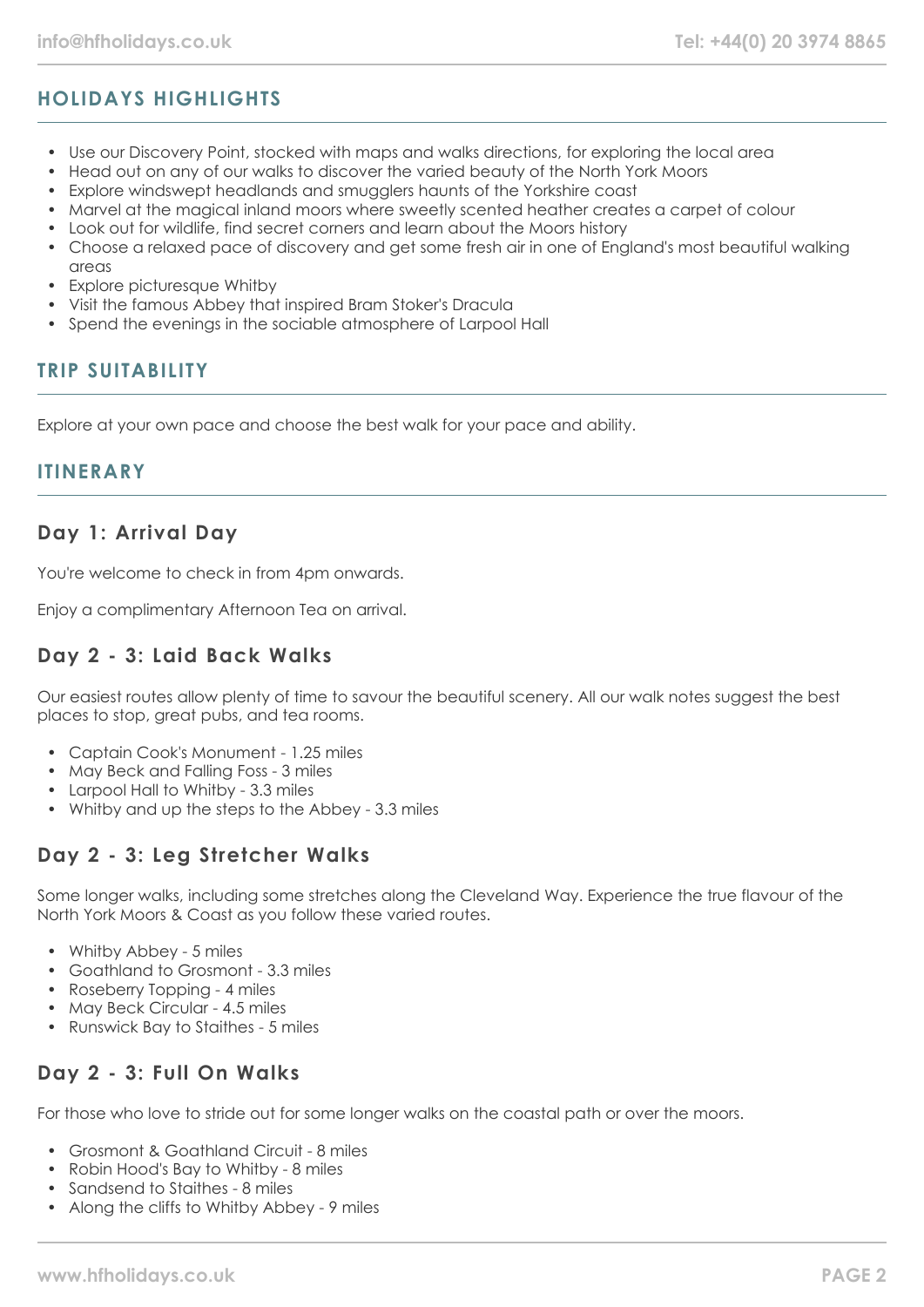- Whitby Abbey 7 miles
- Danby Dale and Botton Village 8 miles
- Roseberry Topping and Captain Cooks Monument 8.5 miles
- Newtondale to Grosmont 11 miles
- Cloughton to Ravenscar 12 miles
- Cloughton to Whitby 18 miles

# **Day 4: Departure Day**

Enjoy a leisurely breakfast before making your way home.

# **ACCOMMODATION**

## **Larpool Hall**

Escape to Whitby, whose handsome harbour and medieval streets are famously the setting for Bram Stoker's Dracula and home to the world's best fish and chips, for a stay in Larpool Hall. This imposing Grade II listed Georgian mansion has been part of the town for hundreds of years and has evolved to offer an updated take on traditional hospitality. The Hall retains its original grandeur and styling, while offering guests the perfect mix of contemporary comforts to deliver a large amount of atmosphere and character. Sweep up the magnificent staircase, marvel at the impressive fireplaces, watch through the large picture windows and feel yourself transported. With 29 rooms, 14 acres of attractive grounds and views over the Esk Valley, you couldn't be better placed. Step out to explore the coast, Captain Cook country or walk on the Cleveland Way. Discover Robin Hood's Bay and hunt for fossils or head deep into the North York Moors for a contrasting landscape carpeted in sweetly scented heather.

# **Country House Accommodation**

**Accommodation Info**

# **Need To Know**

We appreciate that COVID-19 continues to impact the nations. The English, Scottish and Welsh governments are not always in sync, so measures in our country houses may vary between the nations. We thank all guests for adhering to the measures we have introduced to keep our guests, leaders and team members safe.

You can see our latest FAQs and guarantees at <https://www.hfholidays.co.uk/coronavirus-travel-advice>

## **Ventilation, Physical Distancing Measures and Group Sizes around the Houses**

We will keep our public areas well ventilated; for your comfort you might want to pack an extra layer to keep you comfortable.

With the relaxation of physical distancing, we will be allowing larger groups to dine and relax in the bar together.

Hand sanitiser stations will be made available in frequently used public areas for guests and staff use. It is advisable to bring additional hand sanitiser for whilst you are out walking.

We always follow the latest regional government advice, but our one recommendation is don't forget your face mask! There is no requirement to wear a face covering in communal areas, but you may of course choose to. Some places throughout the UK may still require you to wear a mask even if the government legislation does not. With this in mind we suggest you bring a personal supply of face coverings for the duration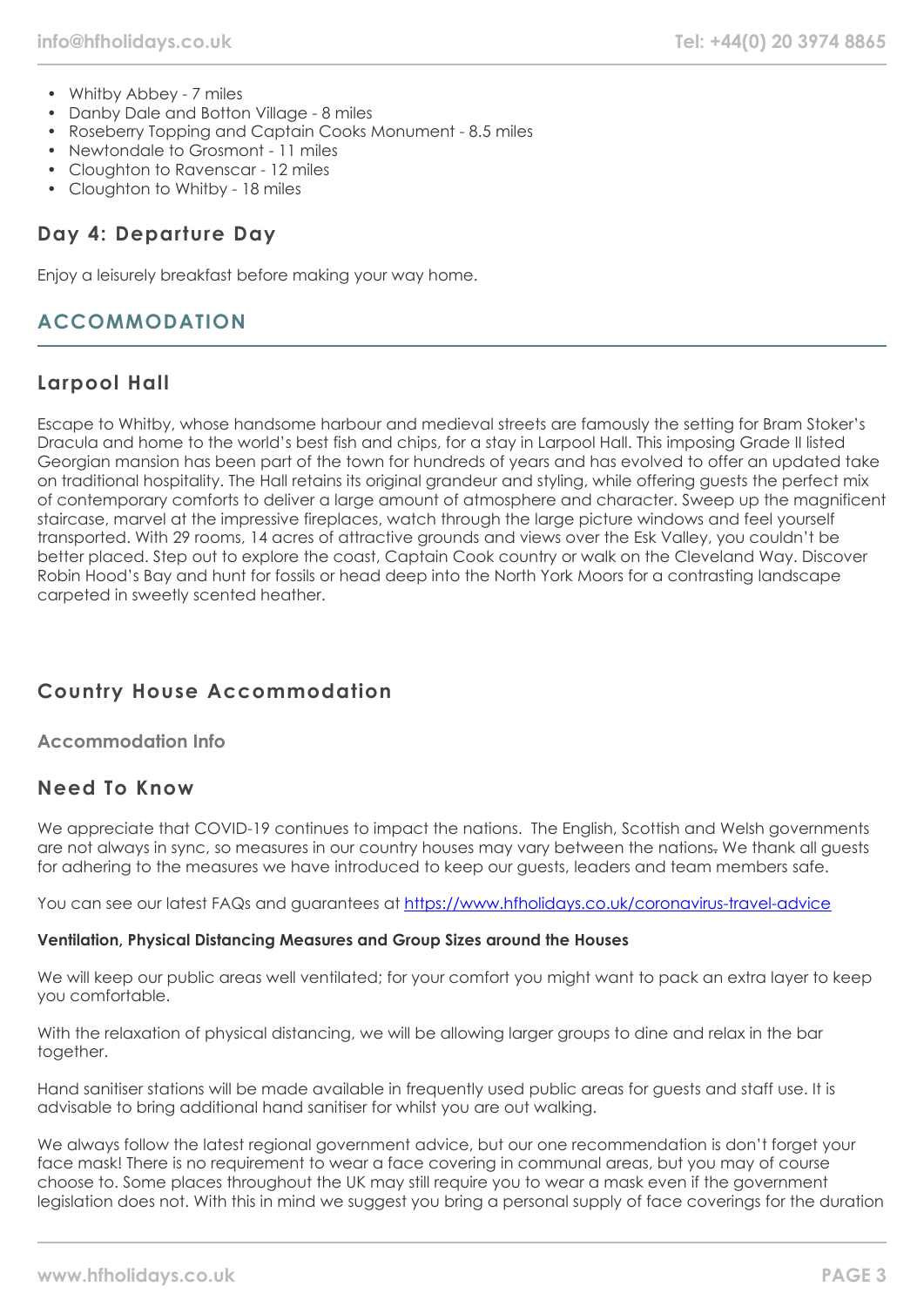## of your stay.

#### **Servicing Bedrooms:**

At this stage we are not reintroducing our daily room servicing. Extra tea, coffee, milk, towels and toiletries will be available on request from our team. Bins can be left outside your door for emptying.

#### **COVID-19 Symptoms or Cases**

If a guest has symptoms of COVID-19 then they should inform the house team and immediately self-isolate to minimise any risk of transmission and make arrangements to request a COVID test. If a guest receives a positive test result, they should return home if they reasonably can. They should where possible use private transport but only drive themselves if they can do so safely. If a guest cannot reasonably return home, they should discuss their circumstances with the House Manager. Additional charges may be levied if a guest needs to self-isolate for longer than their planned holiday.

#### **What can you do to help keep everyone safe?**

- Wear a face mask/covering where required and please bring plenty of face coverings for the duration of your stay
- Carry/use hand sanitiser
- Wash your hands frequently with soap and water when possible
- Cover your mouth and nose with a tissue or your sleeve when you cough or sneeze
- Avoid passing round objects such as cameras & phones
- If you are displaying symptoms of Coronavirus, please do not travel to an HF Holidays House

## **Rooms**

#### Tea & coffee-making facilities, TV, Hairdryer, Toiletries, Wi-Fi

Stay in one of the Hall's smartly presented rooms, where contemporary design touches complement the original architecture and features. With 29 bedrooms, Larpool Hall has plenty of space and there's a range of Classic, Premium and Superior Rooms to choose from. Choose the very spacious Room 15 on the ground floor for its lemon and grey styling, super-comfy sofa in front of a large fireplace and views across the Esk Valley. Climb to Room 2 on the first floor for similarly expansive vistas from the front of the house, or settle in under the eaves and exposed beams of beautiful Room 30 on the second floor of the house.

All 'Classic' rooms are ensuite and furnished to a high standard. There are also several 'Premium' and 'Superior' Rooms that are either larger or have a desirable view, a more luxurious mattress and larger television – upgrade your stay for just an extra £15-25 per person per night. You can choose a specific room for an extra £30 per room, subject to availability. Upgrade supplements still apply.

## **Check in:**

Check in opens at **4pm** for all guests. Guests will be unable to access any of the Country House facilities, including leaving luggage before 4pm.

We are delighted to invite you to enjoy a complimentary Afternoon Tea on arrival. Relax and meet your fellow guests and leaders.

## **Check out:**

#### Check out time: **10am**

Please note, you will need to settle your bill before departure and payment will only be possible by card. Gratuities and donations to the Pathway Fund can also be made by card.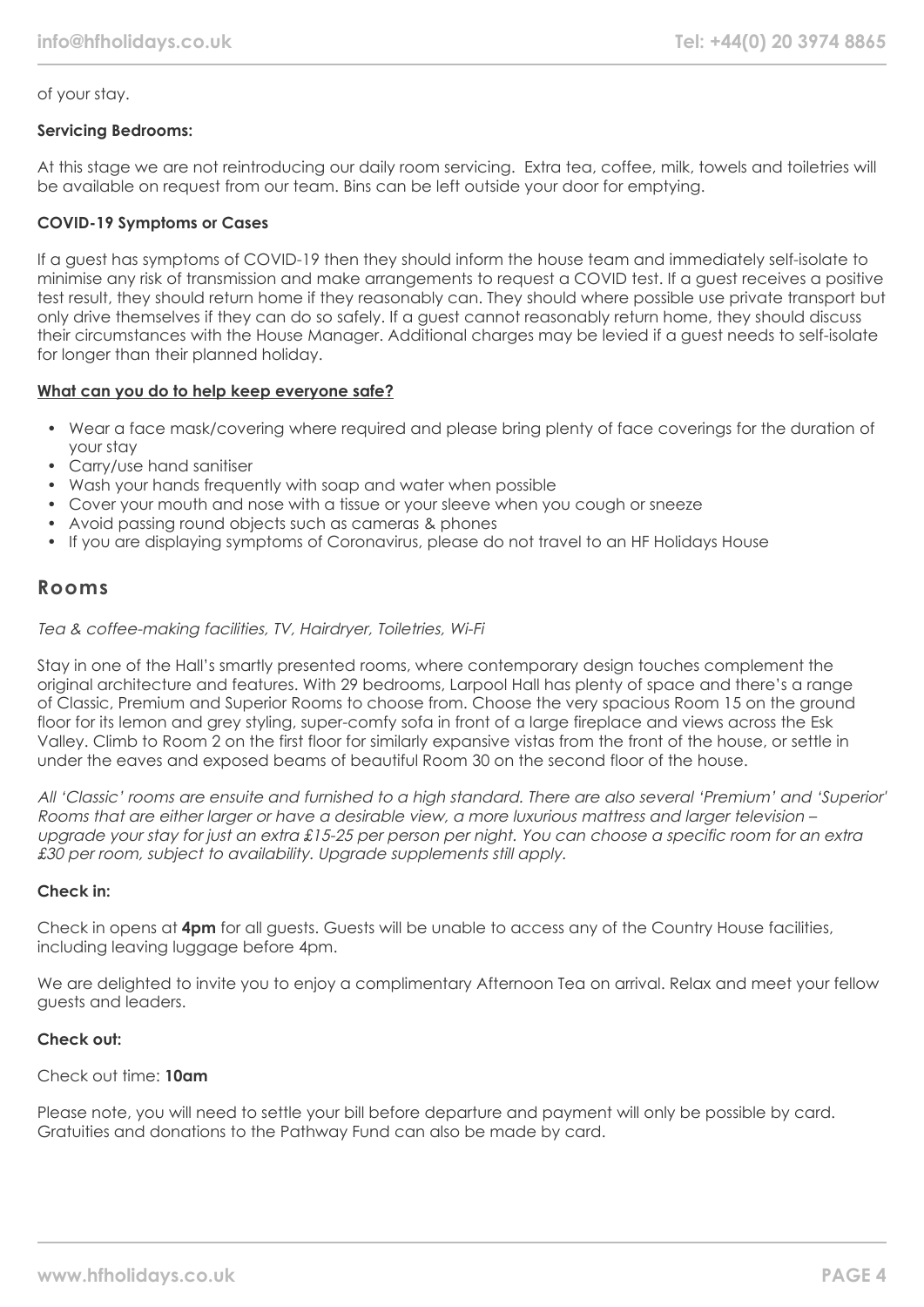# **Facilities**

Free Wi-Fi, boot room and drying room, extensive garden, multi-purpose activity room, three lounges, library and board games to borrow

After a day exploring the tight and twisty streets of Whitby or the windswept headlands and smugglers' haunts of the Yorkshire coast, come back to the house and its specially tailored walkers' facilities. Relax outside in the pretty courtyard or stroll the 14 acres of grounds and gardens with their manicured lawns and mature trees. Grab a well-thumbed copy of Dracula and hole up in the lounge, or join fellow guests in the large ballroom with its comfy seating and central dance floor to discuss your own adventures. The small, sociable bar provides another great space in which to relax.

#### **Welcome Information**

A Welcome Information Pack providing details about the Country House and your holiday will be available in each bedroom. This personal pack of information will detail what to expect during your stay in the house, the menu for the duration of your stay, dinner & picnic lunch order forms and the guest registration form for completion.

Our houses are locked at night-time and accessible with a door code which is available in the Welcome Pack. However, we also recommend making a note of the Duty Manager number on arrival, in case of an emergency or getting locked out.

## **Evenings**

Join our team after dinner on Wednesday evenings to see if you've got the knowledge to triumph in the HF Big Pub Quiz! There will also be another evening of entertainment at the beginning of the week which will vary depending on the house you are visiting.

If there are leaders resident, they will be available to chat to guests about self-guided walks. You can borrow walking route notes and maps from our Discovery Point.

#### **Walks Talks – Guided Walking Information Briefings**

Self-Guided guests are always welcome to join our Guided Walking briefings to hear about the local conditions.

Our leaders will deliver a Guided Walking Information Briefing on each arrival day before and after dinner followed by a group Walks Talk to let guests know about the following day's walks. Walks Talks are usually before and after dinner prior to each walking day. The information is repeated so you can join whichever time suits you.

If you are undecided which walk to do, our leaders will be available in the bar or lounge to answer any questions you might have. Our website contains up-to-date information about the walks for each holiday.

Before you leave for your walk your leader will run through a short safety briefing for the day.

Each day, the latest weather forecast will be displayed for all guests to check to ensure appropriate clothing is worn for the walks.

Please note, if you decide to do your own walks, or you are on a self-guided walking holiday, you must complete an Independent Walker Card each day. These can be found near the Discovery Point in the house.

# **Food & Drink**

As at all our country houses, holidays are full board, from afternoon tea served as a welcome treat through that evening's meal to a hearty breakfast on the day of departure. Food at Larpool Hall is varied with a strong emphasis on the use of seasonal British produce. Our experienced chefs create each dish using only the freshest ingredients and, when in season, use home grown herbs and vegetables taken from our own gardens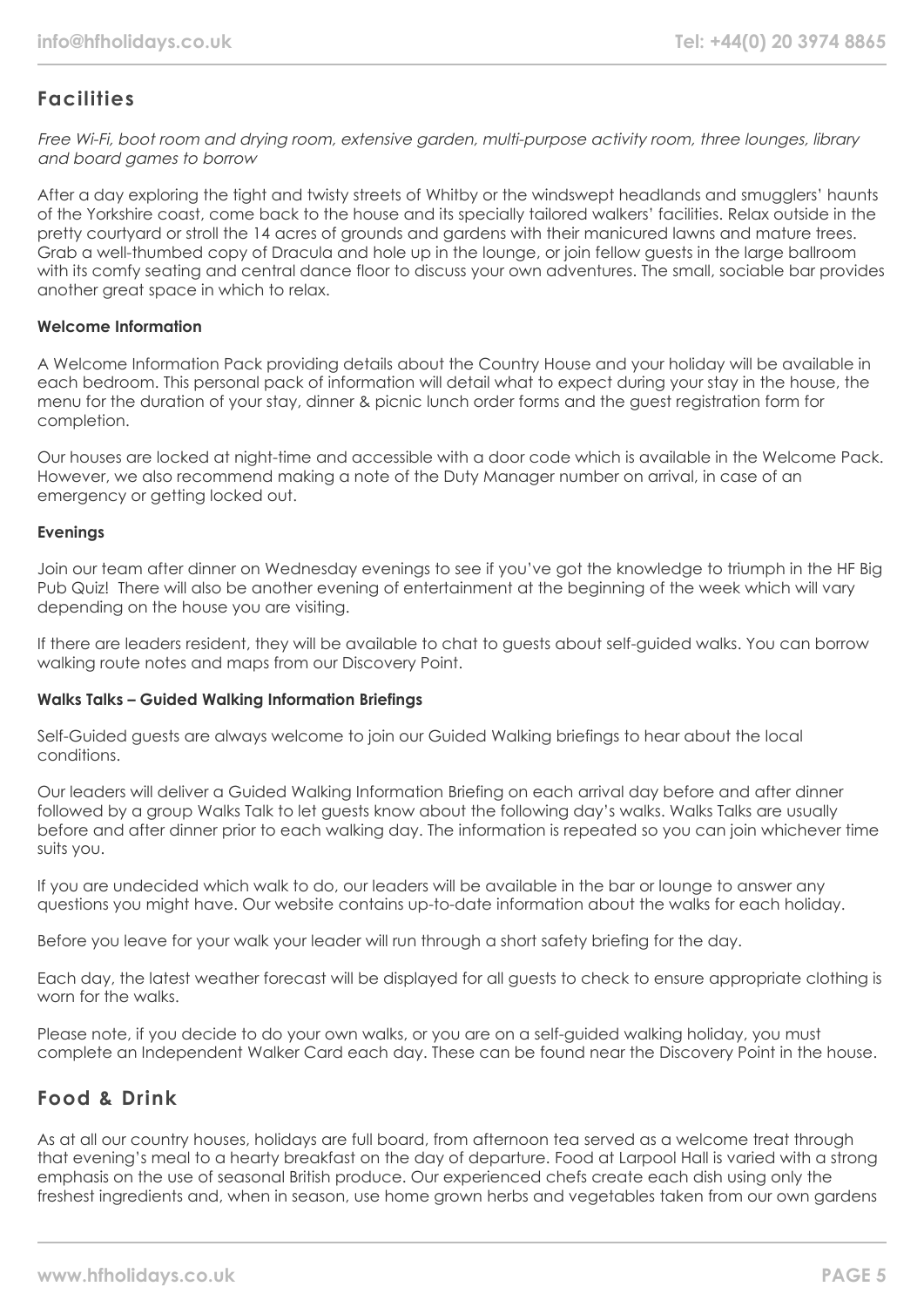to give a true taste of the local area.

Along with many hospitality business across the UK we are presently experiencing disruption to our food and drink supply chain. COVID continues to limit the ability of suppliers to deliver and the war in Ukraine (along with several other global challenges) is impacting availability of many basic products. We are working hard to ensure that these challenges do not negatively impact your holiday but ask for your understanding should we need to make last minute changes to dishes or menus.

# **Accessibility**

For accessibility and assistance information, please contact our expert team on [020 3974 8865](tel:02039748865) or view the accessibility information online for **[Larpool Hall](https://www.hfholidays.co.uk/%22images/Documents/accessibility_statements/larpool-hall---accessibility-information---update-mar-2021.pdf%22)** 

# **TRAVEL DETAILS**

Our address is: Larpool Hall, Larpool Drive, Whitby, North Yorkshire, YO22 4ND Tel: [01947 602737](tel:01947602737)

## **By Train:**

The nearest railway station to Larpool Hall is at Whitby, However, you may find that travelling to Scarborough station is more convenient. For train times and route planning by train visit [www.nationalrail.co.uk](https://www.nationalrail.co.uk/) or phone [03457 48 49 50.](tel:03457484950)

## **By Taxi:**

The 2-mile journey from Whitby station takes approximately 10 minutes, and costs around £6 per 4 seat taxi. The 21-mile journey from Scarborough rail station takes approximately 40 minutes, and costs around £30 per 4 seat taxi. Please note: these are guide prices for 2022 for a 4-seat taxi. 8-seat taxis are also available at a higher rate. You can pre-book a taxi from our recommended taxi company, Abbey Taxis. A shared taxi will be arranged wherever possible. Please pre-book your taxi at least 7 days in advance by contacting:

## **Abbey Taxis\***

Tel: [+44 \(0\) 1947 601212](tel:01947601212) Email: [abbeytaxiswhitby@gmail.com](mailto:abbeytaxiswhitby@gmail.com)

The return taxi journey can be arranged on your behalf by the Larpool Hall Manager. \*Abbey Taxis is not owned or managed by HF Holidays

## **By Bus:**

The 93 bus runs regularly between Scarborough station and Whitby; the journey takes around an hour. As you approach Whitby, alight by the Larpool Industrial Estate. From here it is an 800 metre walk to Larpool Hall. See [www.traveline.info](https://www.traveline.info/) for bus times.

## **By Car:**

Most guests approach Whitby via the A171 from Teesside or the A169 from Pickering and Malton; these roads converge at a roundabout about 2 miles outside Whitby. After this roundabout and as you approach Whitby, cross another roundabout then turn right at the traffic lights signposted to Scarborough. Cross the large bridge over the River Esk, then immediately turn right into Larpool Lane. Towards the top of the hill take the narrowing road of Larpool Drive. Larpool Hall is directly ahead at the end of this road. A free car park is available in the grounds.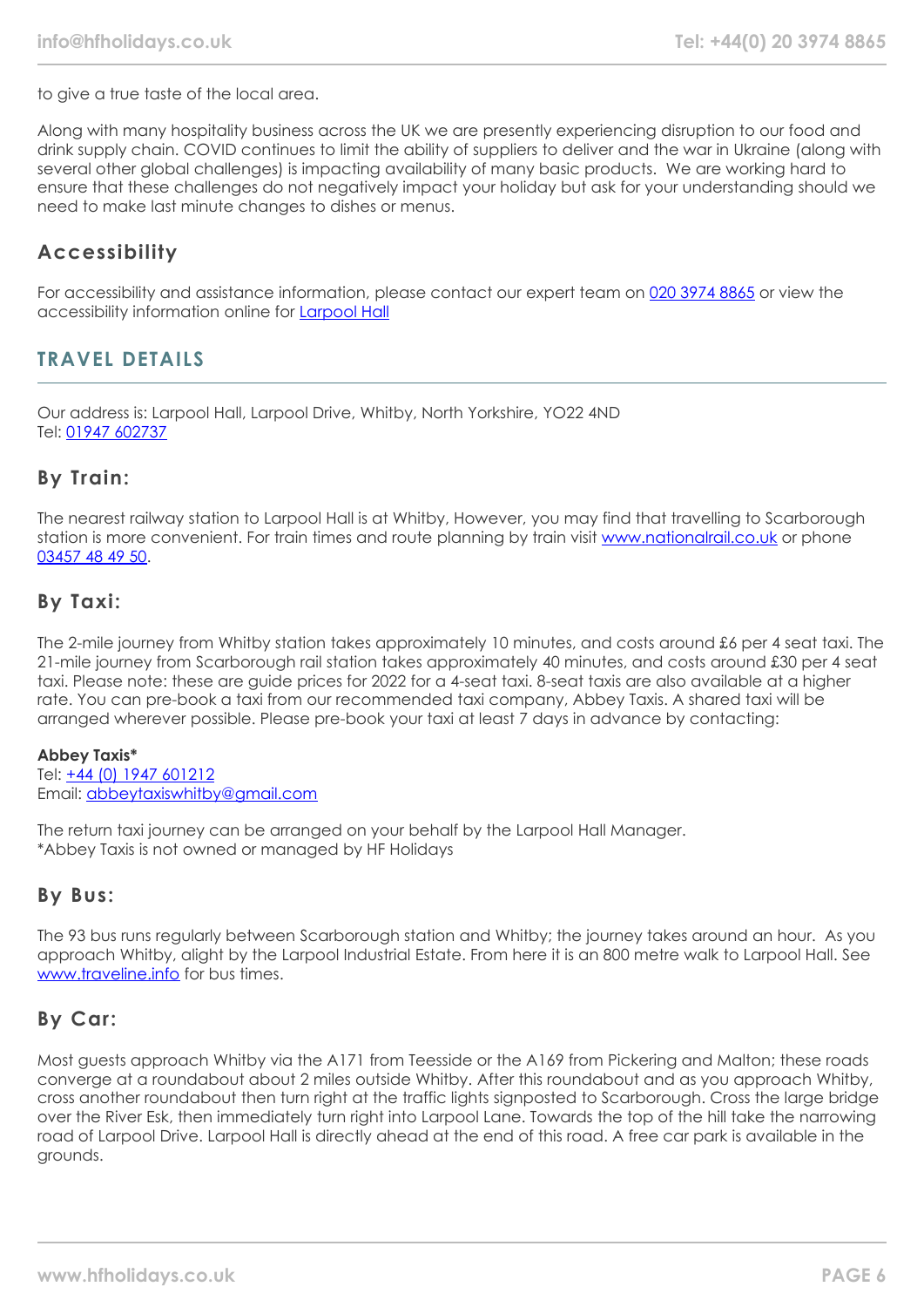# **Travelling From Overseas**

Manchester Airport is served by a range of long-haul flights. There are trains every hour from the airport to Scarborough with one change at Manchester Piccadilly or York. Allow around 3 hours to reach Scarborough see [www.nationalrail.co.uk](https://www.nationalrail.co.uk/) for train times.

Flying to London Heathrow airport is another option, but has a longer onward train journey - allow 4½ hours to reach Scarborough. From Heathrow first take the Piccadilly line Underground train to London Kings Cross station. From here take a train to Scarborough (1 change at York) - see [www.nationalrail.co.uk](https://www.nationalrail.co.uk/) for train times.

From Scarborough you can complete the journey to Whitby by bus or taxi (see above).

# **LOCAL AREA**

During your stay at Larpool Hall you may enjoy visiting the following places of interest, either in your free time, on your journey to and from Whitby or on your self-guided holiday:

Whitby is a bustling harbour town and a popular tourist destination. From Larpool Hall it is a 1½ miles downhill walk, or a short drive to the town centre. The town has a full range of facilities including shops, banks, pubs and cafés. If you don't mind the queue, the [Magpie café](http://www.magpiecafe.co.uk/) on the waterfront is said to serve England's best fish and chips!

# **Whitby Abbey**

The iconic ruins of [Whitby Abbey](https://www.english-heritage.org.uk/visit/places/whitby-abbey/) command a wonderful position above the harbour and can be reached by climbing the famous 199 steps. About 10 minutes' drive or a 1½ mile walk.

# **Staithes**

The pretty fishing village of [Staithes](https://www.yorkshire.com/places/yorkshire-coast/staithes) is a pleasant spot to visit. Young children may well recognise the village as the setting for Old Jack's Boat on CBeebies. Around 25 minutes' drive from Whitby.

# **North Yorkshire Moors Railway**

The [North Yorkshire Moors Railway](https://www.nymr.co.uk/) operates steam trains over its 18 mile line between Grosmont and Pickering and in the summer some trains continue over the branch line to Whitby. This is a highly scenic route: one reason why the line has become Britain's most visited steam railway. The well-kept and historic stations are worth seeing for their own sake and you may well recognise Goathland which has doubled as 'Adensfield' on the Heartbeat TV series, and as 'Hoasmeade' in the Harry Potter films. Either join the train at Whitby, or at Grosmont, about 20 minutes' drive away.

# **Scarborough & Stephen Joseph Theatre**

Scarborough is a quintessential Victorian seaside resort with plenty of attractions for both young and old. The [Stephen Joseph Theatre](https://www.sjt.uk.com/) in Scarborough is home to Alan Ayckbourn, the renowned playwright. It has two theatres - the round and the McCarthy which doubles as a cinema, plus a restaurant and shop.

# **Whitby To Scarborough Cycle Trail**

This superb trail uses the route of disused railway line and offers miles of [traffic-free cycling](https://www.trailways.info/), often with outstanding sea views. The trail passes right next to Larpool Hall and heads south to Robin Hoods Bay, Ravenscar, or - if you are feeling keen - to Scarborough. Bikes can be hired at nearby Hawsker.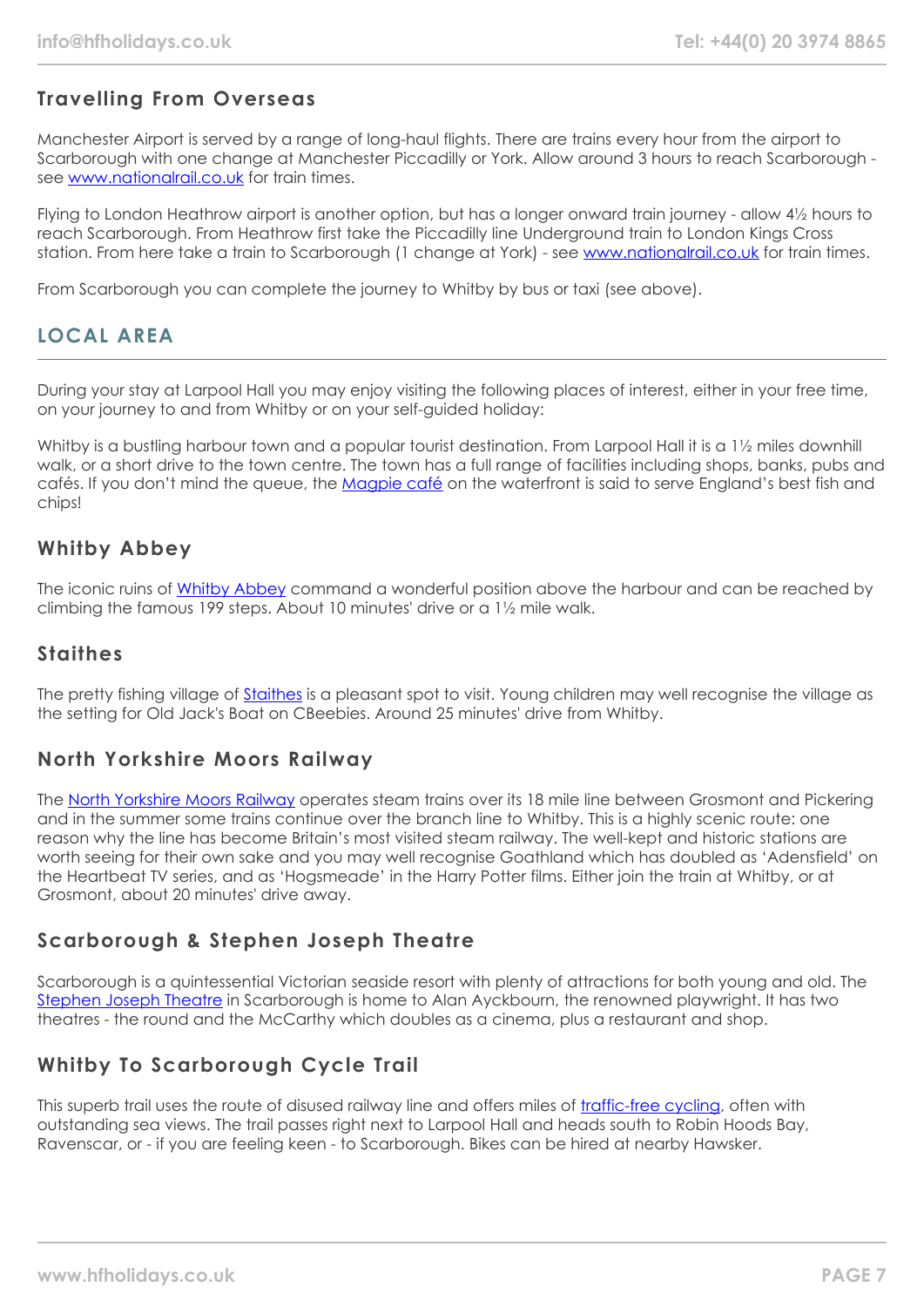# **Rydale Folk Museum**

The [Rydale Folk Museum](https://www.ryedalefolkmuseum.co.uk/) is located at Hutton-Le-Hole, about 50 minutes' drive from Whitby. This pretty village west of Pickering that has a feel of a Cotswold village, being built of mellow stone and with a stream though the middle. The museum houses exhaustive displays of rural life and crafts in buildings spread over several acres.

# **Castle Howard**

Located near Malton about an hour's drive from Whitby, [Castle Howard](https://www.castlehoward.co.uk/) is one of Britain's grandest stately homes. It is well known as the location for the TV series Brideshead Revisited. Today the house is still owned by the Howard family and the building hosts many exhibitions & events throughout the year. Also of interest are the extensive gardens that contain a formal rose garden and elegant ponds and fountains.

## **York**

One of Britain's most attractive historic cities, York is about a 1 hour 20 minutes drive from Larpool Hall. Attractions include the [City Walls Trail](https://www.yorkwalls.org.uk/?page_id=3690), [York Minster](https://yorkminster.org/), the [National Railway Museum,](https://www.railwaymuseum.org.uk/) and the [Yorvik Viking](https://www.jorvikvikingcentre.co.uk/) [Centre](https://www.jorvikvikingcentre.co.uk/).

# **USEFUL HOLIDAY INFORMATION**

# **Essential Information**

Before you head out on your walk it's always sensible to make sure you're carrying the correct kit. Below is a list of recommended equipment:

## **Essential Equipment**

- Rucksack with a waterproof liner,
- Thermos flask for hot drink,
- Water bottle (at least 1 litre)
- Spare high-energy food such as a chocolate bar.
- Small torch
- First aid kit

## **Optional Equipment**

- Walking poles are useful, particularly for descents
- Insect repellent,
- Sun hat,
- Sunglasses
- Sun cream
- Camera

# **Safety On Your Holiday**

Please follow the tips below to ensure your holiday is safe and enjoyable:

- Please complete and hand in your registration card to the House Manager on the first evening of your holiday
- Please note the number of the accommodation where you are staying (see Travel details section of your trip notes)
- Check the weather forecast this is updated regularly and displayed on the Discovery Point. Be prepared for the weather to change during the day and wear appropriate footwear such as walking boots. We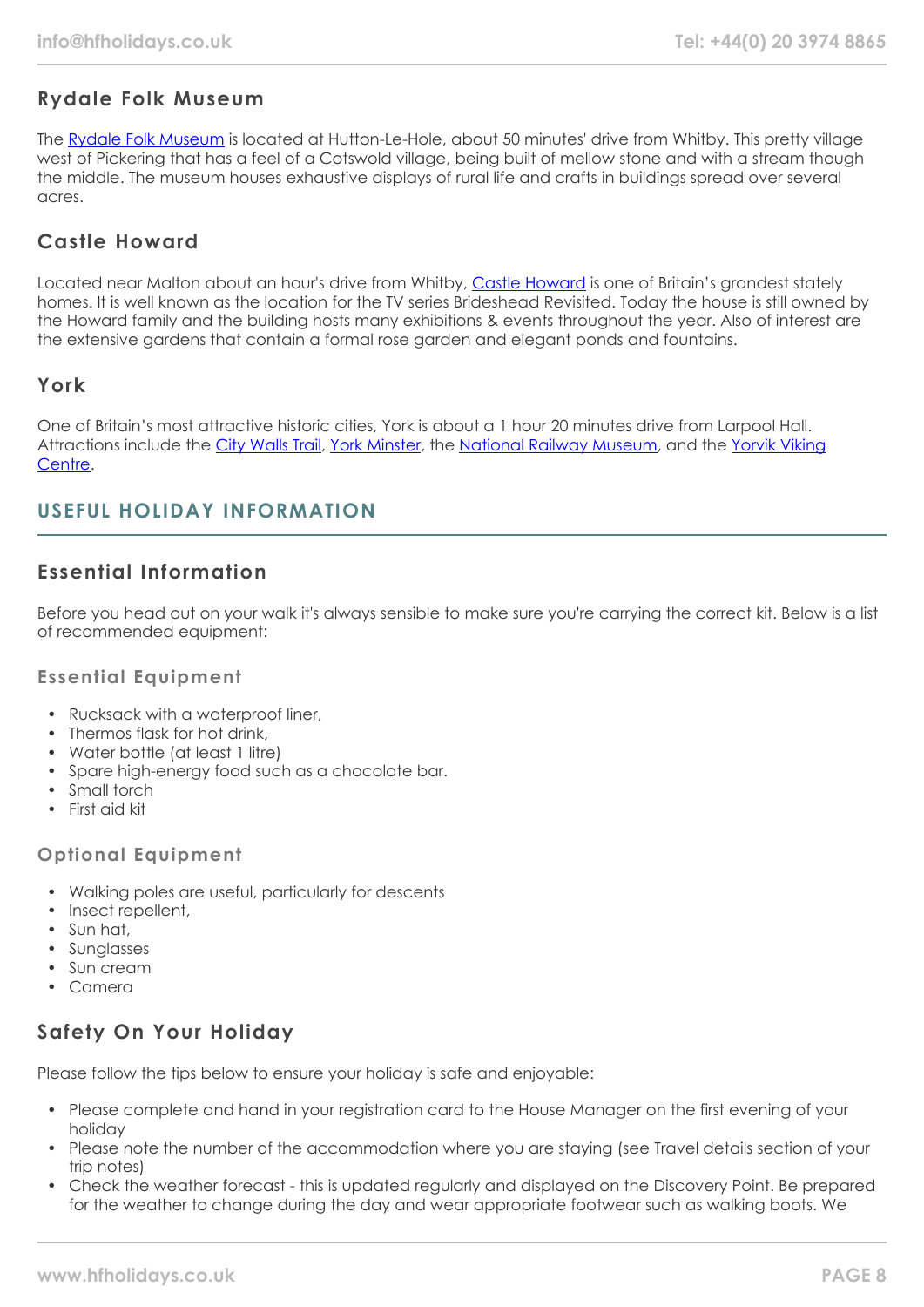would recommend that you wear or carry a waterproof jacket and trousers, a spare warm jumper or fleece, hat and gloves. In addition we recommend a water bottle, spare food, map, compass, torch, whistle, small first aid kit and survival bag

- Take a copy of a map and a route card
- Be aware of ticks more information can be found at the Discovery Point

## **HOW TO BOOK**

When you're ready to book, you can choose to **book online** or book **over the phone**. Our website offers secure online booking for our holidays, is available 24/7, and offers more in-depth information about all our holidays. If you prefer to call us, our experienced and knowledgeable team are available to answer any specific questions you have and can offer guidance as to which holiday is best suited to your needs.

Our office is open: Monday to Friday: 9am – 5.30pm, Saturday: 9am – 1pm, Sunday & Bank Holiday Monday: closed

#### **PAYING YOUR DEPOSIT**

To secure the holiday of your choice, you will need to pay a deposit: UK & European Holidays: £150 per person and Worldwide Holidays: £250 per person. You can pay your deposit by debit or credit card with no additional card fees charged or make an online BACS payment directly into HF's bank account, please see details under BACS payments. You can also pay your deposit by cheque within seven days of booking. Cheques should be made payable to 'HF Holidays Ltd' with your booking reference / Order ID on the back.

#### **NON-MEMBER FEE**

Non-members can join our holidays by paying a Non-Member's fee of £30 per person per holiday. Alternatively, full membership is available from £100 – visit hfholidays.co.uk/membership for details.

#### **BACS PAYMENTS**

Please quote your booking reference / Order ID when you make your payment online: Bank Name: National Westminster Bank, Account Name: HF Holidays Limited, Account Number: 48904805, Sort Code: 60-00-01, IBAN: GB90NWBK60000148904805

Once we have received your booking and deposit, we will send a confirmation invoice to the lead name. Please check this carefully. For bookings 'with flights' it is essential that the names on your booking confirmation invoice match those on your passport for bookings overseas. Please advise us immediately of any errors. Any name changes after the balance of your holiday has been paid will be subject to a fee levied by the airline.

#### **MANAGE MY BOOKINGS**

Payments can also be made through the [Manage My Booking](https://www.hfholidays.co.uk/about-us/bookings/my-booking) function on our website. Click on the link at the top of our homepage. This is available to all customers who provide an email address at the time of booking.

## **YOUR FINAL BALANCE**

Your final balance payment is due 6 weeks before departure if you are staying in an HF Holidays UK country house, 8 weeks before departure if you are travelling on one of our holidays in Europe and 10 weeks before departure if you are on a Guided Trail staying in one of our partner hotels or are travelling on a Worldwide holiday. As with paying your deposit, you can pay your final balance by debit or credit card, make an online BACS payment directly into HF's bank account or pay by cheque.

#### **TRAVEL INSURANCE**

Travel insurance is an important part of any booking and essential for one of our holidays. HF Holidays works with specialist. Insurance Brokers Campbell Irvine Direct. For more information or to obtain a quote call them on [01702 427 236](tel:01702427236) or visit [hfholidays.co.uk/insurance](https://www.hfholidays.co.uk/about-us/bookings/insurance)